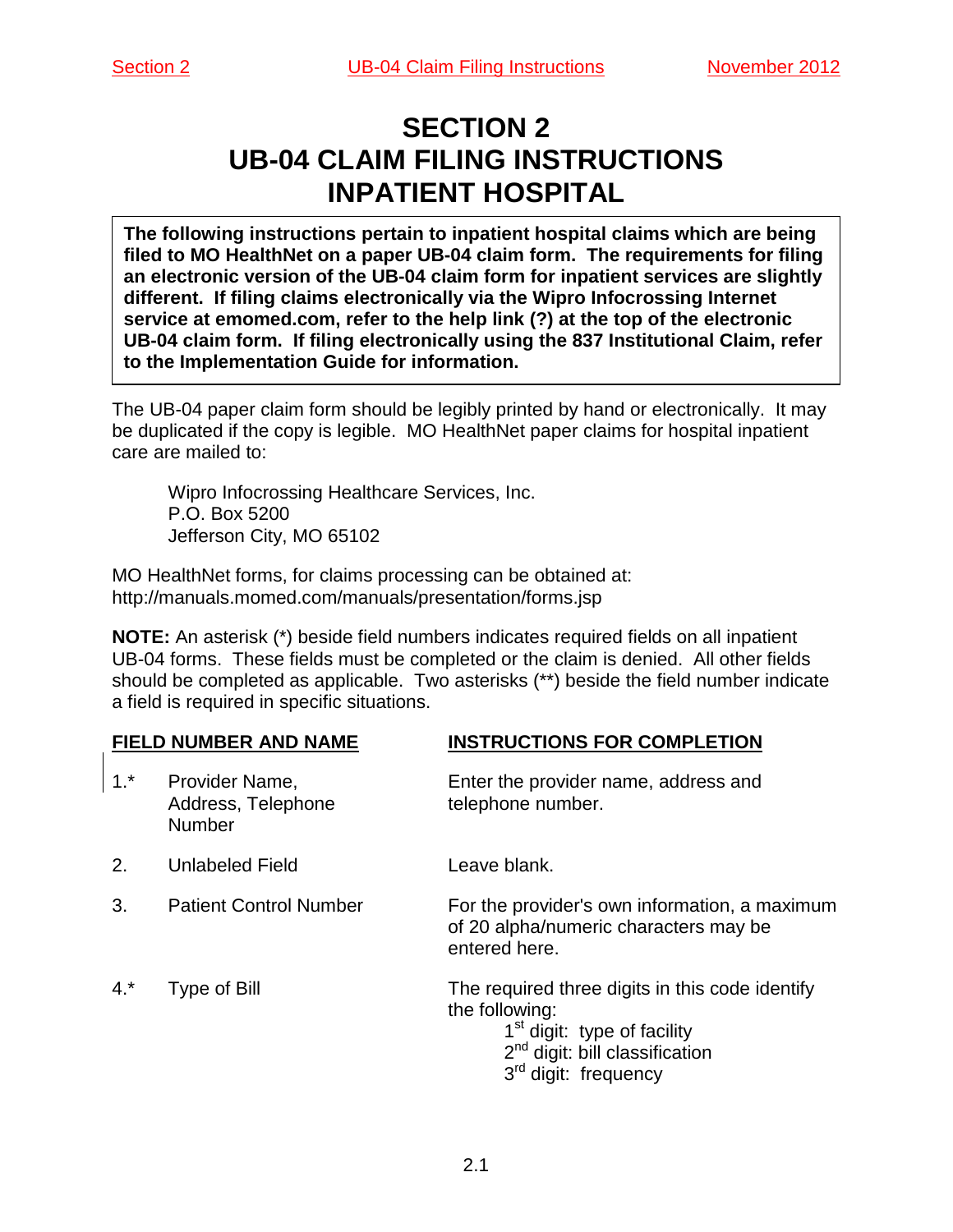## The allowed values for each of the digits found in the type of bill are listed below: Type of Facility:  $1<sup>st</sup>$  digit: (1) Hospital Bill Classification: 2<sup>nd</sup> digit: (1) Inpatient (Including Medicare Part A) (2) Inpatient (Medicare Part B only) Frequency: 3<sup>rd</sup> digit: (1) Admit thru Discharge Claim (2) Interim Bill - First claim (3) Interim Bill - Continuing claim (4) Interim Bill - Last claim 5. Federal Tax Number Enter the provider's federal tax number. 6.\* Statement Covers Period Indicate the beginning and ending dates being<br>("From" and "Through" dates) billed on this claim form. Enter in MMDDYY or billed on this claim form. Enter in MMDDYY or MMDDYYYY numeric format. It **should** include the discharge date as the through date when billing for the entire stay. Unless noted below, it **should** include all days of the hospitalization. It **should not** include date(s) of participant ineligibility. It **should not** include inpatient days that were **not** certified by Xerox such as preoperative days or days beyond the cease payment date. 7. Unlabeled Field **Leave blank.** 8a. Patient's Name - ID Enter the participant's 8-digit MO HealthNet DCN identification number. **NOTE:** The MO HealthNet DCN identification number is **required** in field 60. 8b.\* Patient's Name Enter the participant's name in the following format: last name, first name, middle initial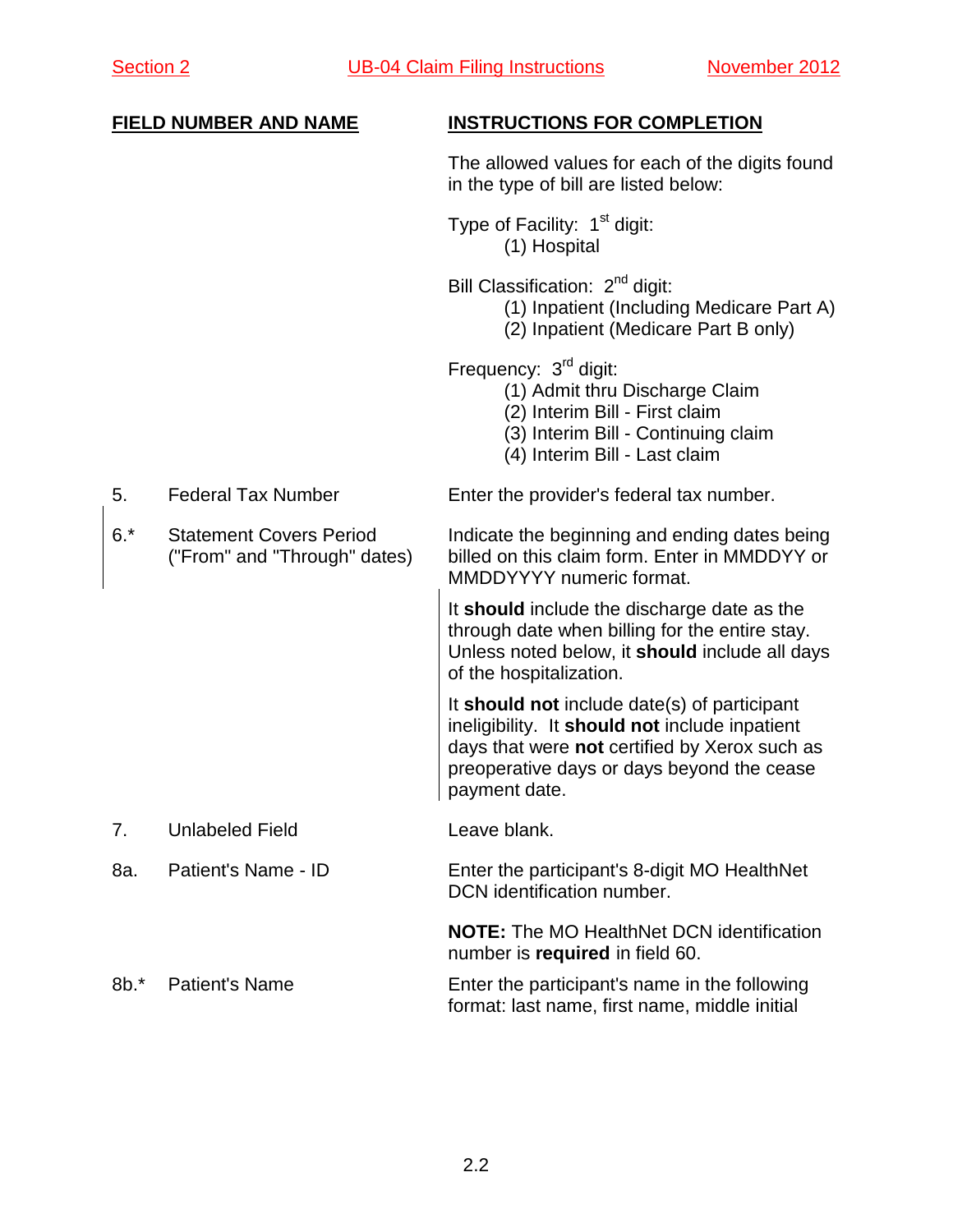| 9.     | <b>Patient's Address</b>            | Enter the participant's full mailing address,<br>including street number and name, post office<br>box number, or RFD, city, state, and zip code.                                                                                                                  |
|--------|-------------------------------------|-------------------------------------------------------------------------------------------------------------------------------------------------------------------------------------------------------------------------------------------------------------------|
| 10.    | <b>Patient's Birth Date</b>         | Enter the participant's date of birth in MMDDYY<br>format.                                                                                                                                                                                                        |
| 11.    | <b>Patient's Sex</b>                | Enter the participant's sex, "M" (male) or<br>"F" (female).                                                                                                                                                                                                       |
| $12.*$ | <b>Admission Date</b>               | Enter in MMDDYY format the date that the<br>patient was admitted for inpatient care. This<br>should be the actual date of admission<br>regardless of the participant's eligibility status<br>on that date or Xerox certification/denial of the<br>admission date. |
| 13.    | <b>Admission Hour</b>               | Leave blank.                                                                                                                                                                                                                                                      |
| $14.*$ | <b>Admission Type</b>               | Enter the appropriate type of admission; the<br>allowed values are:<br>1-Emergency<br>2-Urgent<br>3-Elective<br>4-Newborn                                                                                                                                         |
|        | 15. ** Source of Admission<br>(SRC) | If this is a transfer admission, complete this<br>field. The allowed values are:<br>4-Transfer from a hospital<br>5-Transfer from a skilled nursing facility<br>6-Transfer from another health care<br>facility.                                                  |
| 16.    | Discharge Hour                      | Leave Blank.                                                                                                                                                                                                                                                      |
| $17.*$ | <b>Patient Status</b>               | Enter the 2-digit patient status code that best<br>describes the patient's discharge status.                                                                                                                                                                      |
|        |                                     | Common values are:<br>01-Discharged to home or self-care<br>02-Discharged/transferred to another short-<br>term general hospital for inpatient care<br>03-Discharged/transferred to skilled nursing<br>facility                                                   |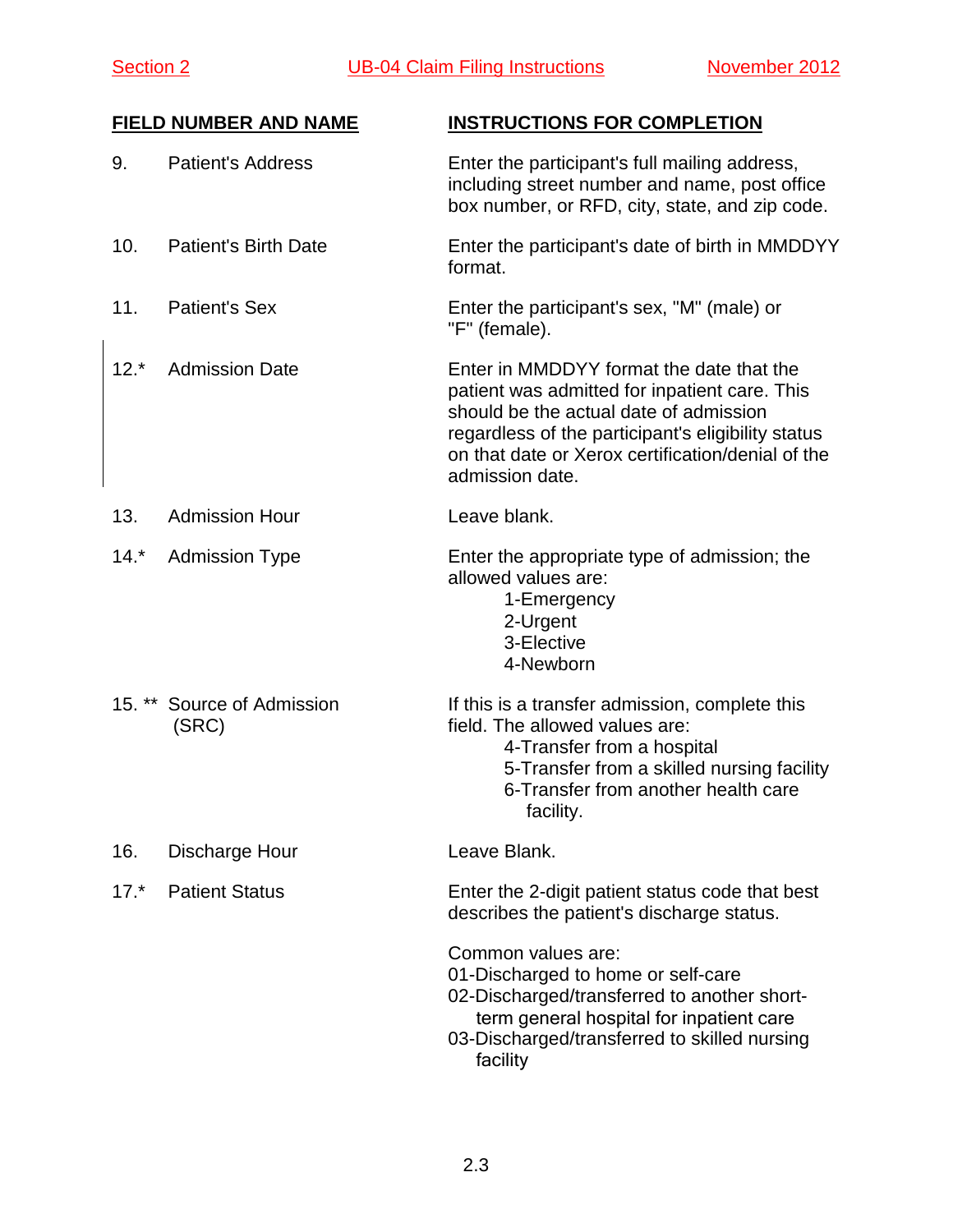| <b>FIELD NUMBER AND NAME</b>       | <b>INSTRUCTIONS FOR COMPLETION</b>                                                                                                                                                                                                                                                                                                                                                                                                                                                                                                                              |  |  |  |
|------------------------------------|-----------------------------------------------------------------------------------------------------------------------------------------------------------------------------------------------------------------------------------------------------------------------------------------------------------------------------------------------------------------------------------------------------------------------------------------------------------------------------------------------------------------------------------------------------------------|--|--|--|
| 17.*Patient Status (continued)     | 04-Discharged/transferred to an intermediate<br>care facility<br>05-Discharged/transferred to another type of<br>institution for inpatient care or referred for<br>outpatient services to another institution.<br>06-Discharged/transferred to home under<br>care of organized home health service<br>07-Left against medical advice, or discontinued<br>care<br>08-Discharged/transferred to home under<br>care of Home IV provider<br>20-Expired<br>30-Still a patient<br>63-Discharged/transferred to a Medicare<br>certified long-term care hospital (LTCH) |  |  |  |
| 18*-24*Condition Codes             | Enter the appropriate two-character condition<br>code(s). The values applicable to MO<br>HealthNet are:                                                                                                                                                                                                                                                                                                                                                                                                                                                         |  |  |  |
|                                    | C1-Approved as billed.<br>Indicates the facility's Utilization Review<br>authority has certified all days billed.<br>C3- Partial Approval.<br>The stay being billed on this claim has<br>been approved by the UR as<br>appropriate; however, some portion of<br>the days billed have been denied.<br>If C3 is entered, field 35 must be<br>completed.                                                                                                                                                                                                           |  |  |  |
|                                    | NOTE: Code C1 or C3 is required.                                                                                                                                                                                                                                                                                                                                                                                                                                                                                                                                |  |  |  |
| 18*-24*Condition Codes (continued) | A1-Healthy Children & Youth/EPSDT<br>If this hospital stay is a result of an HCY<br>referral or is an HCY related stay, this<br>condition code must be entered on the<br>claim                                                                                                                                                                                                                                                                                                                                                                                  |  |  |  |
|                                    | A4-Family Planning.<br>If family planning services occurred<br>during the inpatient stay, this condition<br>code must be entered                                                                                                                                                                                                                                                                                                                                                                                                                                |  |  |  |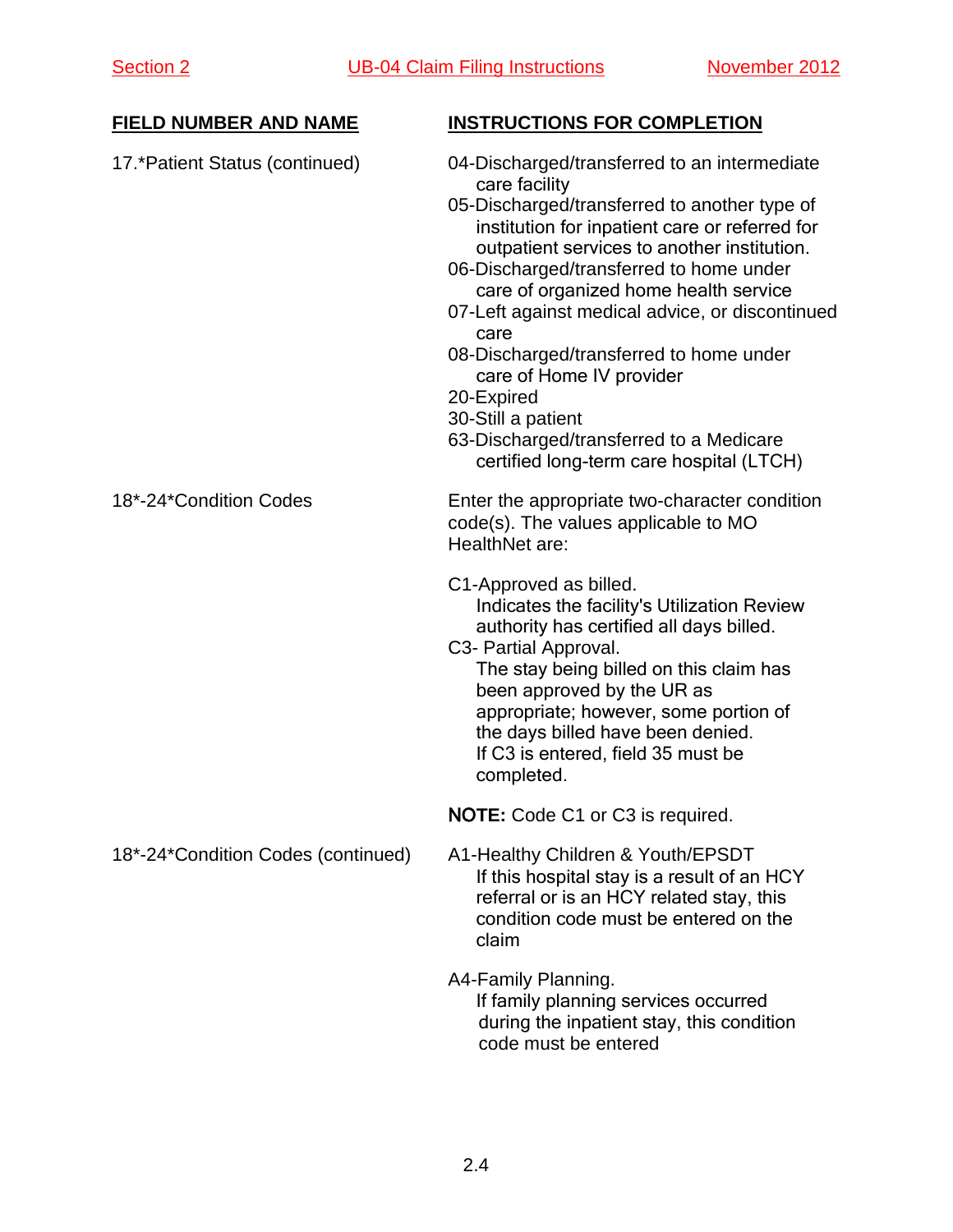- 25-28. Condition Codes Leave blank.
- 29. Accident State Leave blank.
- 30. Unlabeled Field Leave blank.
- 

- 36. Occurrence Span Leave blank. Code & Date
- 37. Unlabeled Field Leave blank.
- 38. Responsible Party **Leave blank.** Name and Address
- 

- 
- 
- 

31-34.\*\*Occurrence Codes If one or more of the following occurrence Dates codes apply, enter the appropriate code(s) on the claim:

- 01 Auto accident
- 02 No Fault Insurance
- 03 Accident/Tort Liability
- 04 Accident/Employment Related
- 05 Other Accident
- 06 Crime Victim
- 42 To be entered when "Through" date in field 6 (Statement Covers Period) is **not** equal to the discharge date and the frequency code in field 4 indicates this is a final bill.

35. \*\* Occurrence Span Required if C3 is entered in fields 18-24. Code & Dates Enter code "MO" and the first and last days that were approved by Utilization Review.

39-41\* Value Codes & Enter the appropriate codes(s) and unit Amounts amount(s) to identify the information necessary for the processing of the claim.

80-Covered Days

Enter the number of days shown in field 6, minus the date of discharge. The discharge date is not a covered day and should not be included in the calculation of this field.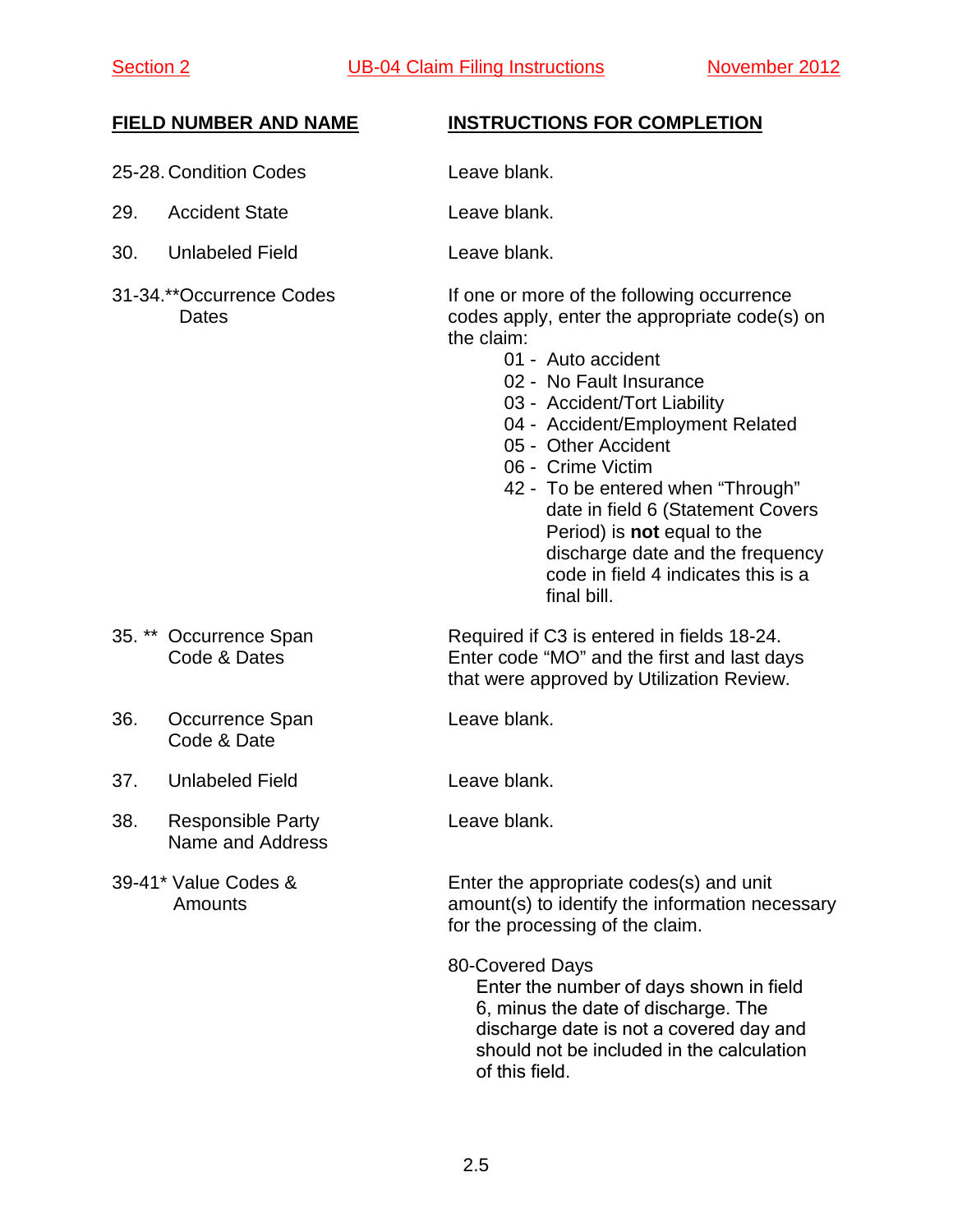39-41\* Value Codes & The through date of service in field 6 is Amounts (continued) included in the covered days, if the patient status code in field 17 is equal to "30 still a patient."

> **NOTE:** The units entered in this field must be equal to the number of days in "Statement Covers Period", less day of discharge. If patient status is "still a patient," units entered include through day.

81-Non-covered Days If applicable, enter the number of noncovered days. Examples of non-covered days are those days for which the participant is ineligible.

**NOTE:** The total units entered in this field must be equal to the total accommodation units

listed in field 46.

42.\* Revenue Code List appropriate accommodation revenue codes first in chronological order.

> Ancillary codes should be shown in numerical order.

Show duplicate revenue codes for accommodations when the rate differs or when transfers are made back and forth, e.g., general to ICU to general.

A private room must be medically necessary and the medical need must be documented in the patient's medical records unless the hospital has only private rooms. The private room rate times the number of days is entered as the charge.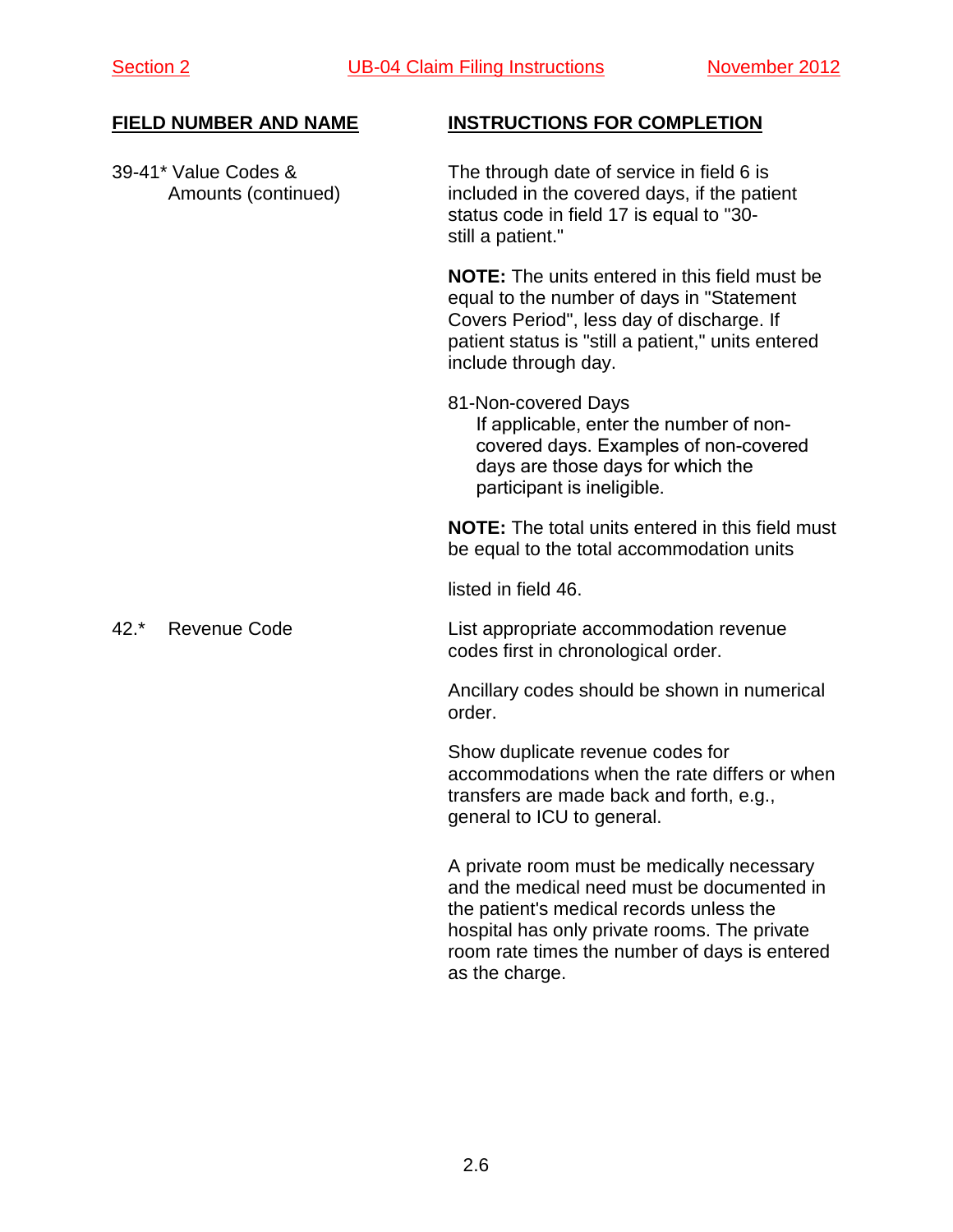42.\*Revenue Code If the patient requested a private room, which (Continued) is non-covered, multiply the private room rate by the number of days for the total charge in field 47. Enter the difference between the private room total charge and the semi-private room total charge in field 48, "non-covered charges"

> After all revenue codes are shown, skip a line and list revenue code 001 which represents the total charges.

- 43. Revenue Description Leave blank.
- 44.\* HCPCS/Rates/ Enter the daily room and board rate to coincide HIPPS Code with the accommodation revenue code. When multiple rates exist for the same accommodation revenue code, use separate lines to report each rate.
- 45. Service Date **Leave blank**.
- 46.\* Service Units Enter the number of units for the accommodation line(s) only. This field should show the total number of days hospitalized, including covered and non-covered days.

**NOTE:** The number of units in fields 39-41 must equal the number of units in this field.

47.\* Total Charges Enter the total charge for each revenue code listed. When all charge(s) are listed, skip one line and state the total of these charges to correspond with revenue code 001.

> **NOTE:** The room rate multiplied by the number of units must equal the charge entered for room accommodation(s).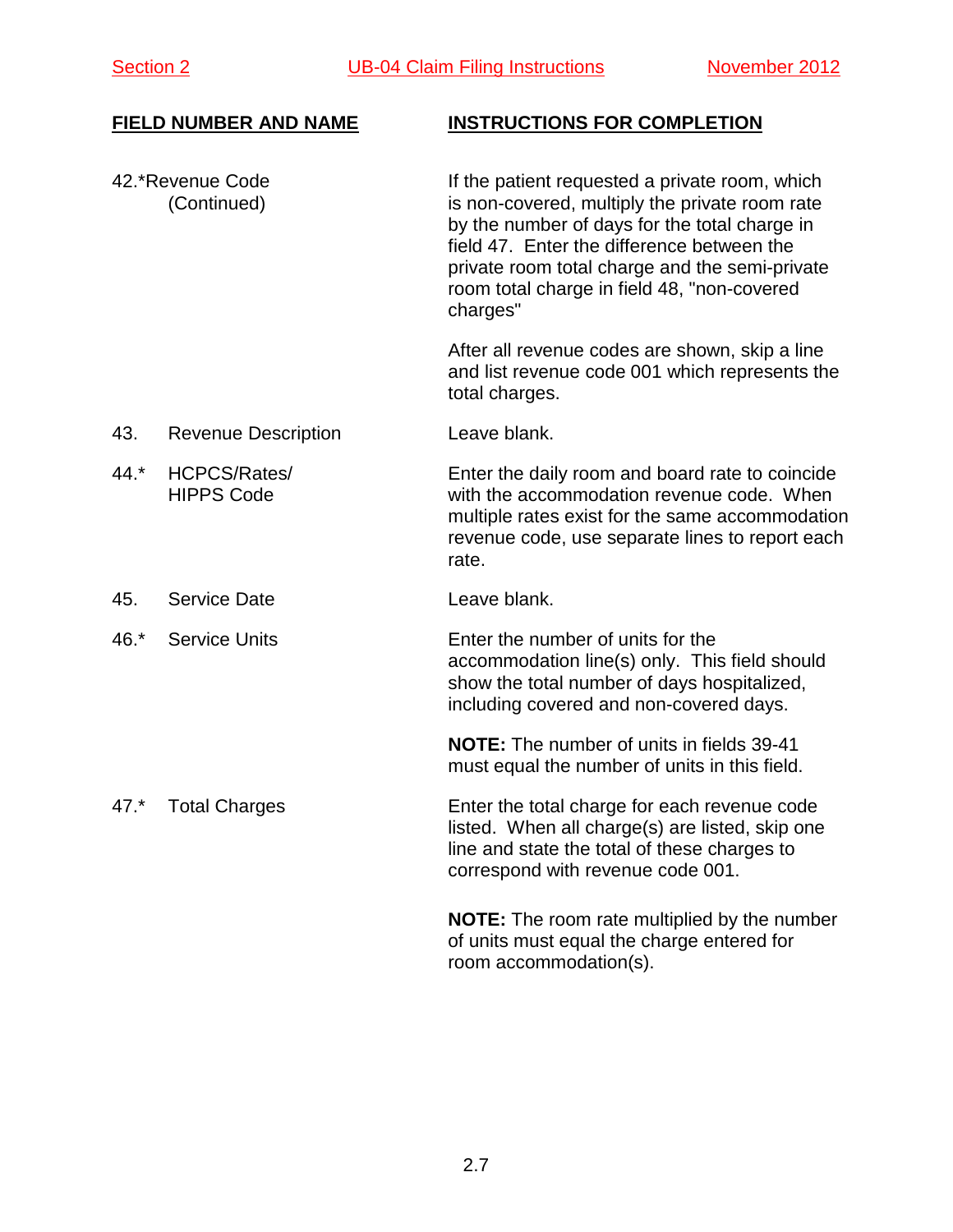48. \*\* Non-covered Charges Enter any non-covered charges. This includes all charges incurred during those non-covered days entered in fields 39-41. If Medicare Part B was billed, those Part B charges should be shown as non-covered. The difference in charges for private versus non-private room accommodations when the private room was not medically necessary should be shown as non-covered in this field. 49. Unlabeled Field Leave blank. 50.\* Payer Name The primary payer is always listed first. If the participant has insurance, the insurance plan is the primary payer and "MO HealthNet" is listed last. 51. Health Plan ID Leave blank. 52. Release of Information Leave blank. Certification Indicator 53. Assignment of Benefits Leave blank. Certification of Indicator 54. \*\* Prior Payments Enter the amount the hospital received toward payment of this bill from all other health insurance companies. Payments **must** correspond with the appropriate payer entered in field 50. *Do not enter a previous MO HealthNet payment, Medicare payment or co-pay amount received from the patient in this field.*  55. Estimated Amount Due Leave blank. 56. National Provider Enter the hospital's 10-digit NPI number. Identifier (NPI) 57.\* Other Provider ID Leave blank.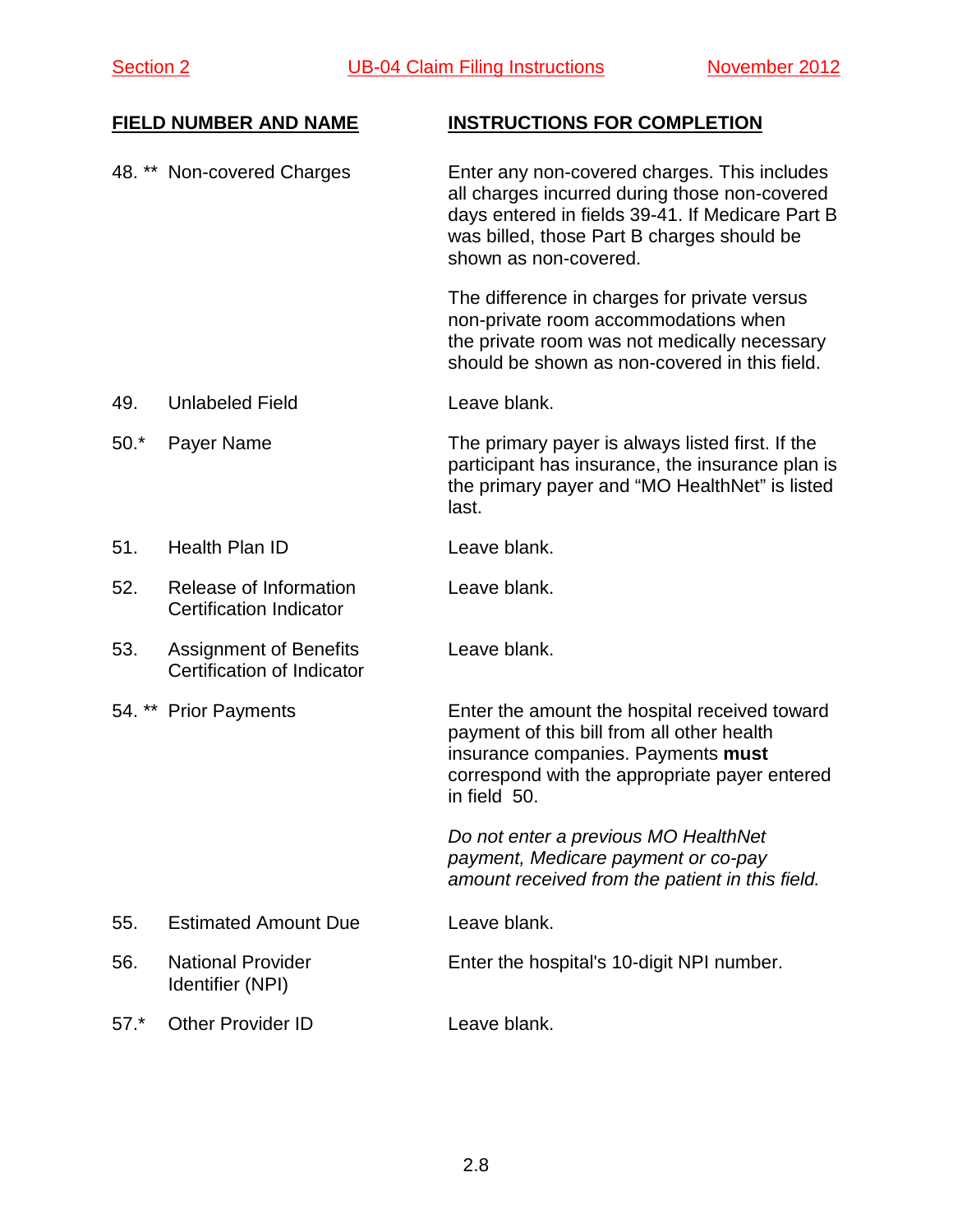### 59. Patient's Relationship to Leave blank. the Insured

60.\* Insured's Unique ID Enter the participant's 8-digit MO HealthNet DCN identification number. If insurance was indicated in field 50, enter the insurance number to correspond with the order shown in field 50.

- 61. \*\* Insurance Group If insurance is shown in field 50, state the Name name of the group or plan through which the insurance is provided to the insured.
- 62<sup>\*\*</sup> Insurance Group Number If insurance is shown in field 50, state the number assigned by the insurance company to identify the group under which the individual is covered.
- 63. \*\* Treatment Authorization For claims requiring certification, enter the Code unique 7-digit certification number supplied by Xerox.
- 64. \*\* Document Control **If the current claim exceeds the timely filing** Number limit of one year from the "through" date, but was originally submitted timely and denied, the provider may enter the 13-digit Internal Control Number (ICN) from the remittance advice that documents that the claim was previously filed and denied within the one-year limit.
- 65. Employer Name **If the participant is employed, the employer's** name may be entered here.
- 66. Diagnosis & Procedure Leave blank. Code Qualifier
- 

67.\* Principal Diagnosis Code Enter the complete ICD-9-CM diagnosis code for the condition established after study to be chiefly responsible for the admission.

> Remember to code to the highest level of specificity shown in the current version of the ICD-9-CM diagnosis code book.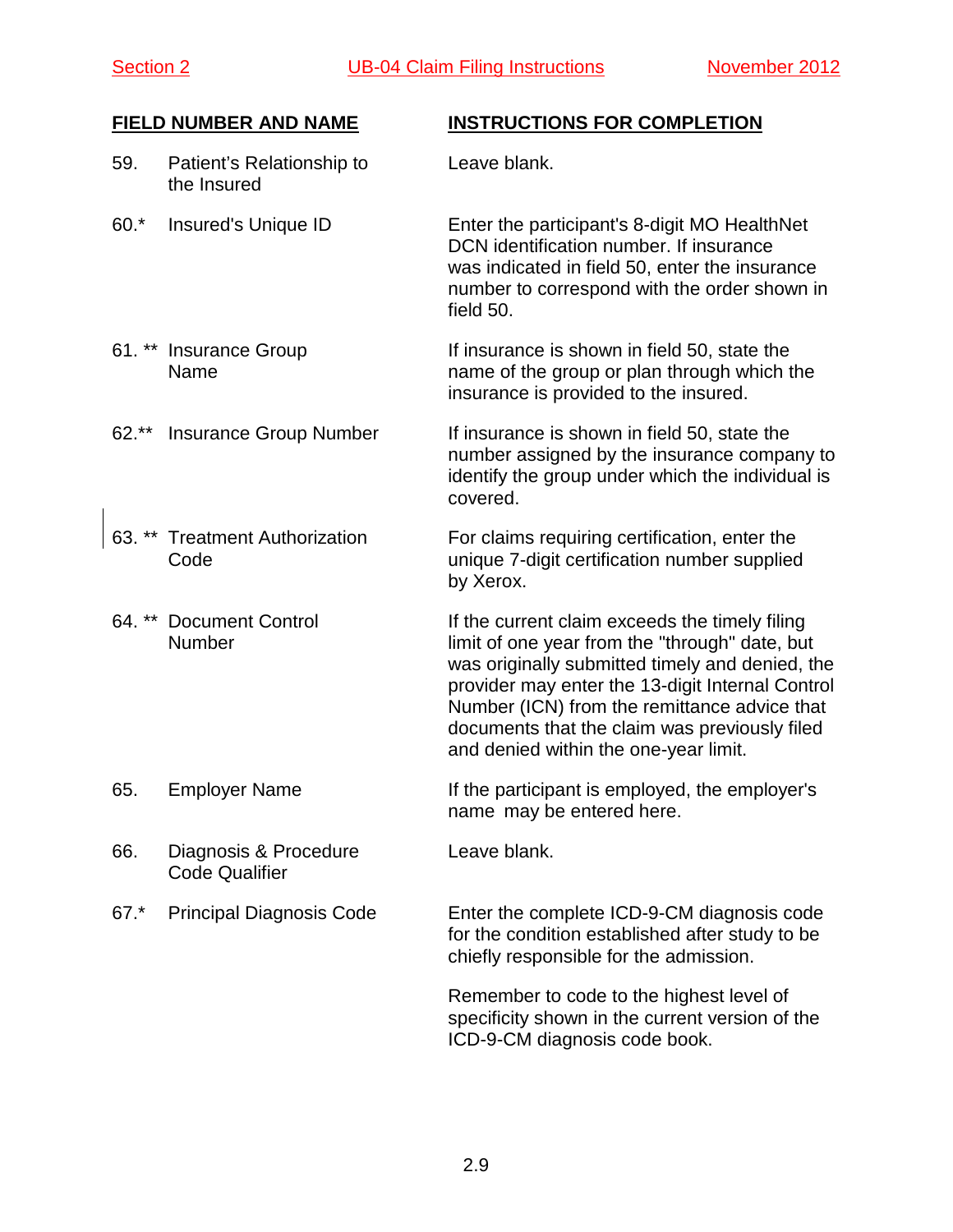|        | 67. ** A-D. Other Diagnosis Codes                | Enter any additional diagnosis codes that<br>have an effect on the treatment received or<br>the length of stay.                                                                        |
|--------|--------------------------------------------------|----------------------------------------------------------------------------------------------------------------------------------------------------------------------------------------|
| 67.    | E-Q. Other Diagnosis Codes                       | Leave blank.                                                                                                                                                                           |
| 68.    | <b>Unlabeled Field</b>                           | Leave blank.                                                                                                                                                                           |
| 69.    | <b>Admitting Diagnosis</b>                       | Leave blank.                                                                                                                                                                           |
| 70.    | Patient's Reason for Visit                       | Leave blank.                                                                                                                                                                           |
| 71.    | <b>Prospective Payment</b><br>System (PPS) Code  | Leave blank.                                                                                                                                                                           |
| 72.    | <b>External Cause of Injury Code</b><br>(E code) | Leave blank.                                                                                                                                                                           |
| 73.    | <b>Unlabeled Field</b>                           | Leave blank.                                                                                                                                                                           |
|        | 74. ** Principal Procedure Code<br>& Date        | Enter the full ICD-9-CM procedure code of the<br>principal surgical procedure. The date on<br>which the procedure was performed must be<br>shown. Only the month and day are required. |
|        | 74. ** A-E. Other Procedure Codes<br>& Dates     | Identify and date any other procedures that<br>may have been performed.                                                                                                                |
| 75.    | <b>Unlabeled Field</b>                           | Leave blank.                                                                                                                                                                           |
| $76.*$ | <b>Attending Provider</b><br>Name & Identifiers  | Physician's NPI is required. Enter the attending<br>physician's name, last name first.                                                                                                 |
|        | 77. ** Operating Provider<br>Name & Identifiers  | Physician's NPI number. Enter the<br>operating physician's name, last name first.                                                                                                      |
|        | 78-79. ** Other Provider<br>Name & Identifiers   | Physician's NPI number. Enter the<br>physician's name, last name first.                                                                                                                |
| 80. ** | Remarks                                          | Use this field to draw attention to attachments<br>such as operative notes, TPL denial, Medicare<br>Part B only, etc.                                                                  |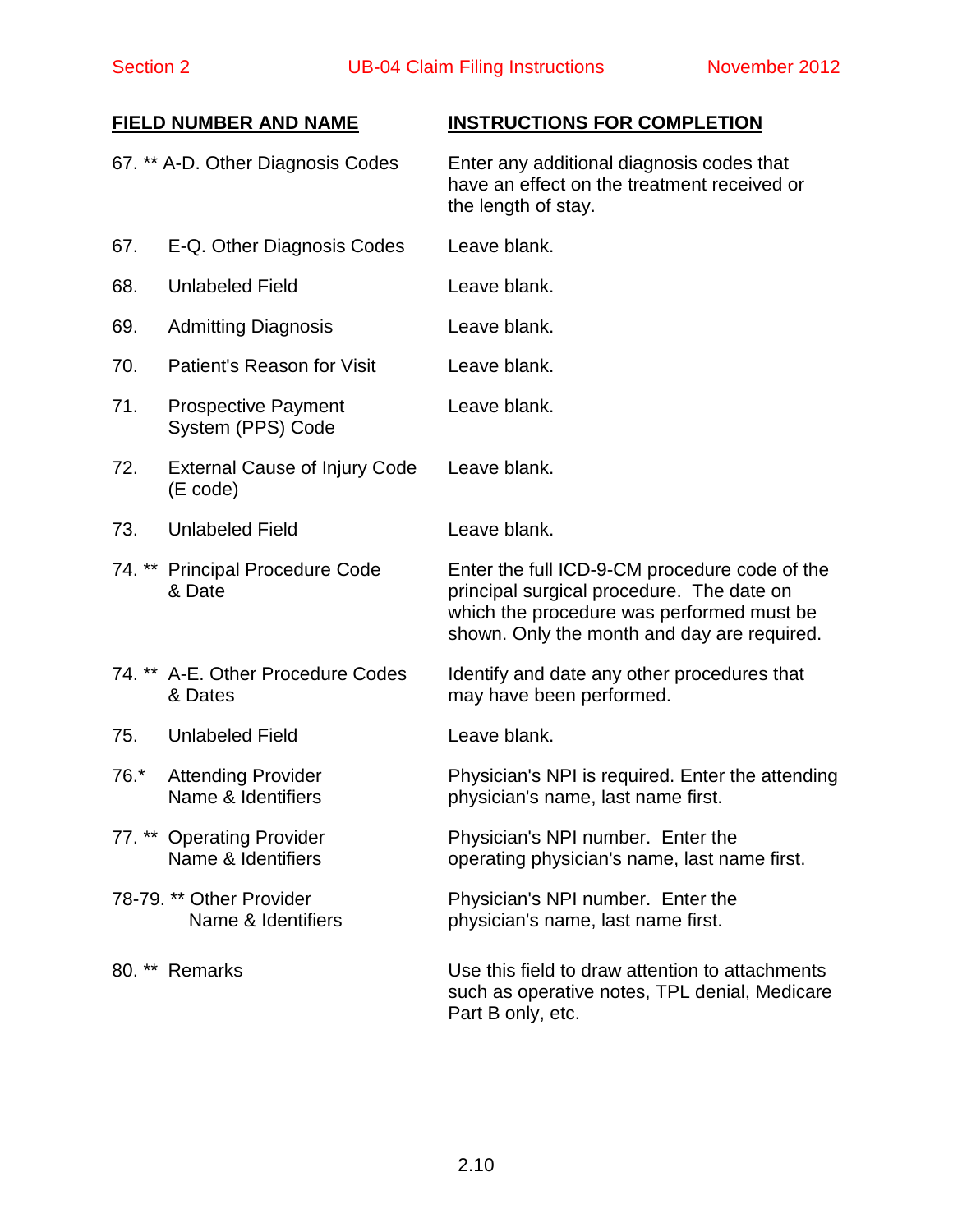81CC. Code-Code Field Enter the taxonomy qualifier and corresponding 10-digit Provider Taxonomy Code for the NPI number reported in field 56. The appropriate qualifier is: B3- Healthcare Provider Taxonomy Code.